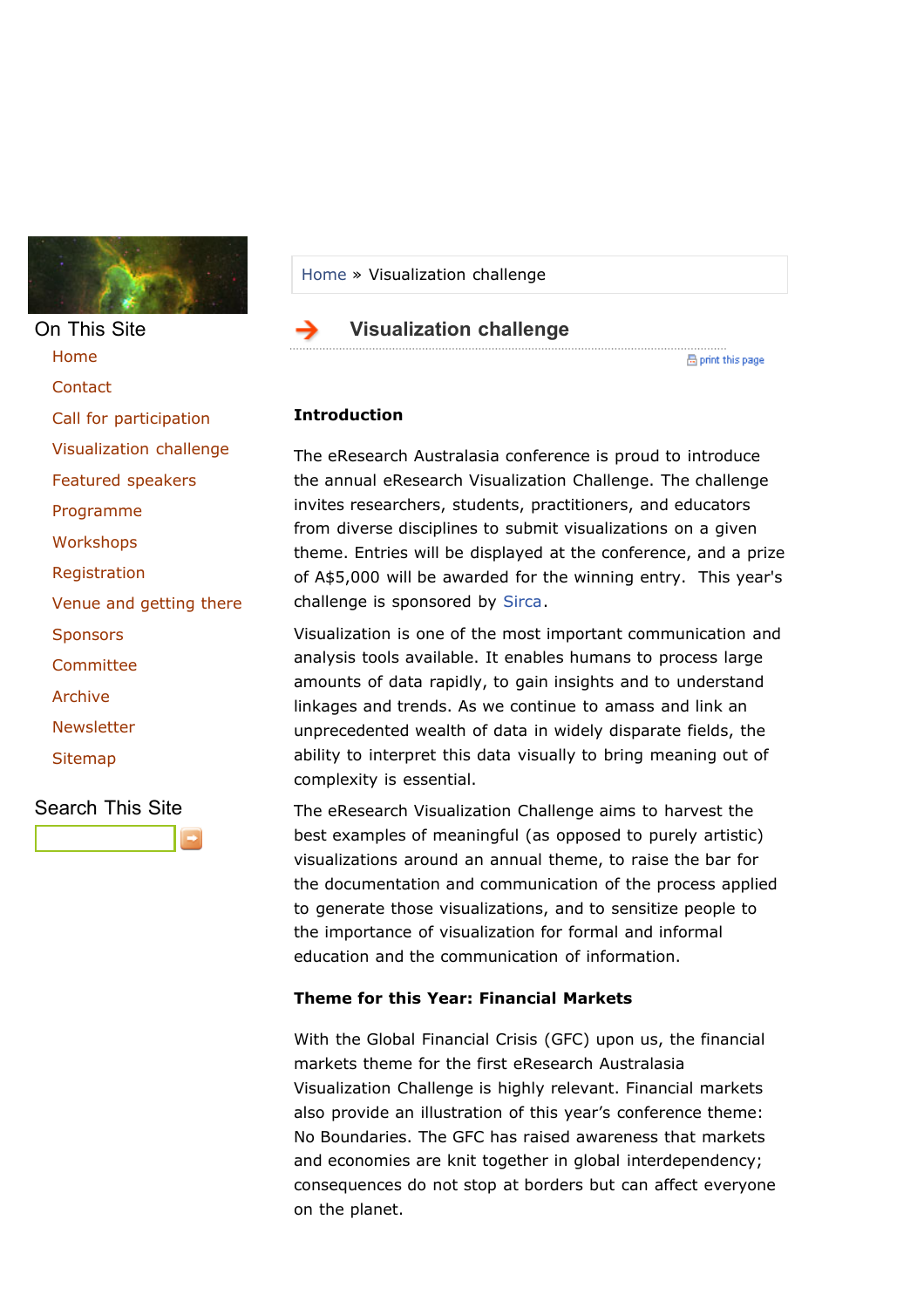Financial markets can be seen as a complex system that generates large volumes of electronic "event" data. The "follow-the-sun" nature of markets means that trading occurs around the clock with peak activity regularly reaching around 450,000 records per second. The dominant theory of market behaviour asserts that this complex system is driven by the random arrival of information, commonly described as news, but also including price signals from previous trading behaviour. The response from market participants to information arrival leads to complex interactions within and between the observed characteristics of markets and companies.

Financial markets are places where people buy and sell financial assets; the most widely known financial assets are shares in a company. Buying a share makes you a part owner of the company; as a part owner you are entitled to a part share of the profits of the company. How much you would be willing to pay to become a part owner (shareholder) will depend on your view of the profits that the company will make in the future. Investors who believe that profits will increase in the future will be willing to pay a higher price for shares in the company than those who believe that profits will be lower in the future. The prices that shares trade for in the market summarises the beliefs of investors about the level of future profits of the current and potential shareholders of a company.

To buy the stock of a company you would submit a buy order, this order tells the market how many shares you want to buy and the price you are willing to pay per share. The price you are willing to pay is known as a bid price. To sell stock you would submit a sell order, indicating the number of shares you want to sell and the price you would like to receive. The price you want to receive is known as the ask price. When the bid and ask prices match a trade occurs.

The operators of financial markets collect and disseminate details of orders that are received and trades that result from these orders. The details that are disseminated are; the time that the order was received or a trade occurred, the price and number of shares associated with the order or trade.

The competition will invite researchers, students, practitioners, and educators from diverse disciplines to submit the best-of visualizations of evolving activity patterns in the financial markets data set provided. Competition applications will comprise large resolution static images or video footage together with a detailed explanation of the analysis or modelling techniques applied, and visualization design. Applicants will also be asked to list and explain major insights gained and to discuss the value the visualization might have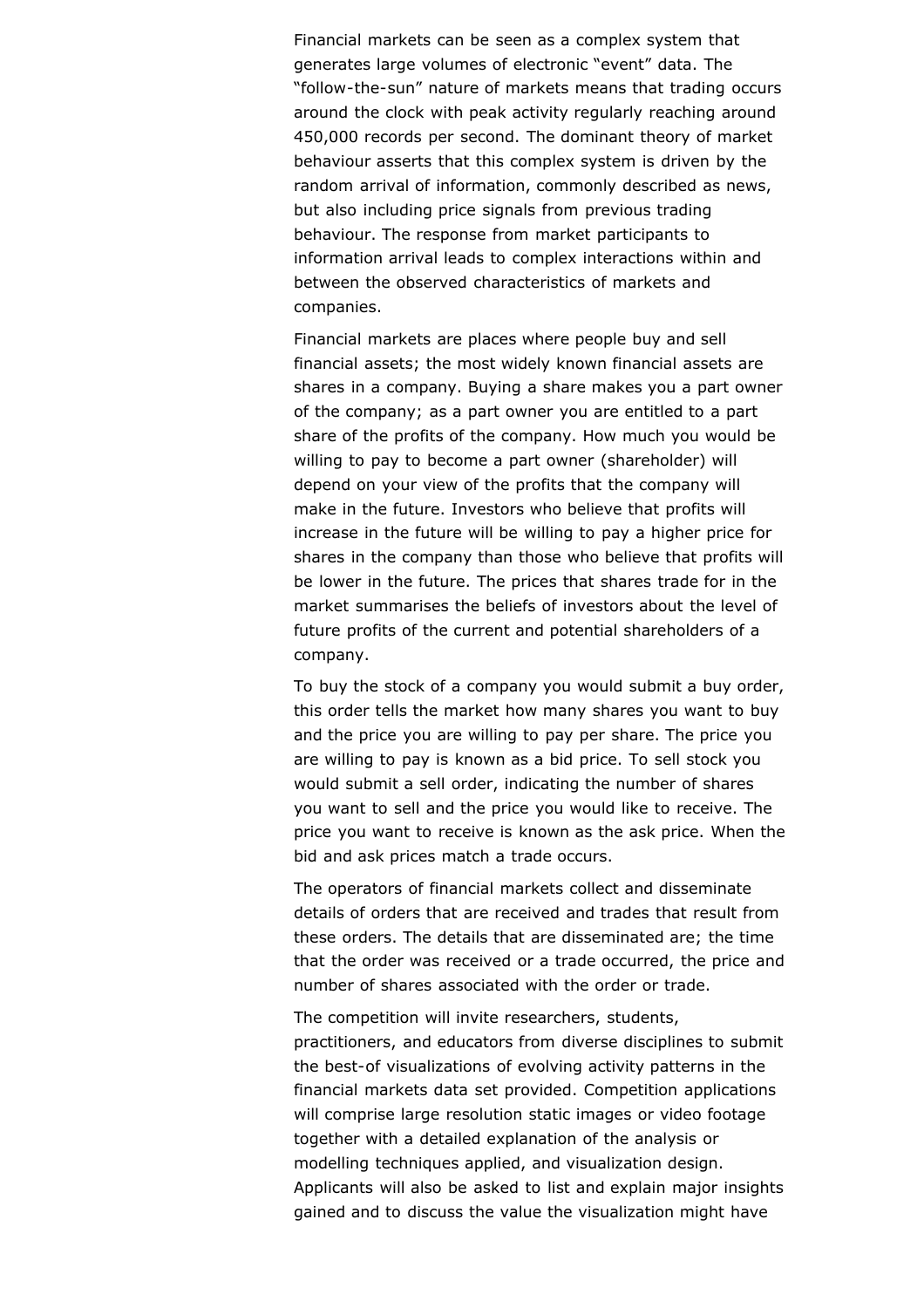for educational purposes.

### **Data Description**

The data for the challenge is taken from the New York Stock Exchange and NASDQ and provided by Thomson Reuters. Order and trade records for the 30 stocks that make up the Dow Jones Industrial Average, and the computed value of the Dow Industrial Average are provided. The file also includes the headlines of Reuters news stories that refer to the Dow stocks. The data covers the week beginning on the 28th of September 2008; the week when the full extent of the GFC became apparent.

The data file is organised by company, each of the companies having a unique identifier. Each line of the file contains the details of an order or trade. The first column contains the code that identifies the company. The identifiers are listed in Table 1.

| Identifier | Name                       |  |  |
|------------|----------------------------|--|--|
| AA.N       | <b>ALCOA INC</b>           |  |  |
| AXP.N      | AMER EXPRESS CO            |  |  |
| BA.N       | <b>BOEING CO</b>           |  |  |
| BAC.N      | <b>BANK OF AMERICA</b>     |  |  |
| C.N        | <b>CITIGROUP</b>           |  |  |
| CAT.N      | CATERPILLAR INC            |  |  |
| CVX.N      | <b>CHEVRON</b>             |  |  |
| DD.N       | DU PONT CO                 |  |  |
| DIS.N      | <b>WALT DISNEY CO</b>      |  |  |
| GE.N       | <b>GENERAL ELEC CO</b>     |  |  |
| GM.N       | <b>GENERAL MOTORS</b>      |  |  |
| HD.N       | HOME DEPOT INC             |  |  |
| HPQ.N      | <b>HEWLETT-PACKARD</b>     |  |  |
| IBM.N      | <b>INTL BUS MACHINE</b>    |  |  |
| INTC.O     | <b>INTEL CORP</b>          |  |  |
| JNJ.N      | <b>JOHNSON&amp;JOHNSON</b> |  |  |
| JPM.N      | JPMORGAN CHASE             |  |  |
| KFT.N      | <b>KRAFT FOODS INC</b>     |  |  |
| KO.N       | COCA-COLA CO               |  |  |
| MCD.N      | MCDONALD'S CORP            |  |  |
| MMM.N      | <b>3M COMPANY</b>          |  |  |
| MRK.N      | <b>MERCK &amp; CO</b>      |  |  |
| MSFT.O     | MICROSOFT CP               |  |  |
| PFE.N      | PFIZER INC                 |  |  |
| PG.N       | PROCTER & GAMBLE           |  |  |
| T.N        | AT&T                       |  |  |
| UTX.N      | UNITED TECH CP             |  |  |
| VZ.N       | <b>VERIZON COMMS</b>       |  |  |

#### **Table 1 - Unique Company Identifiers**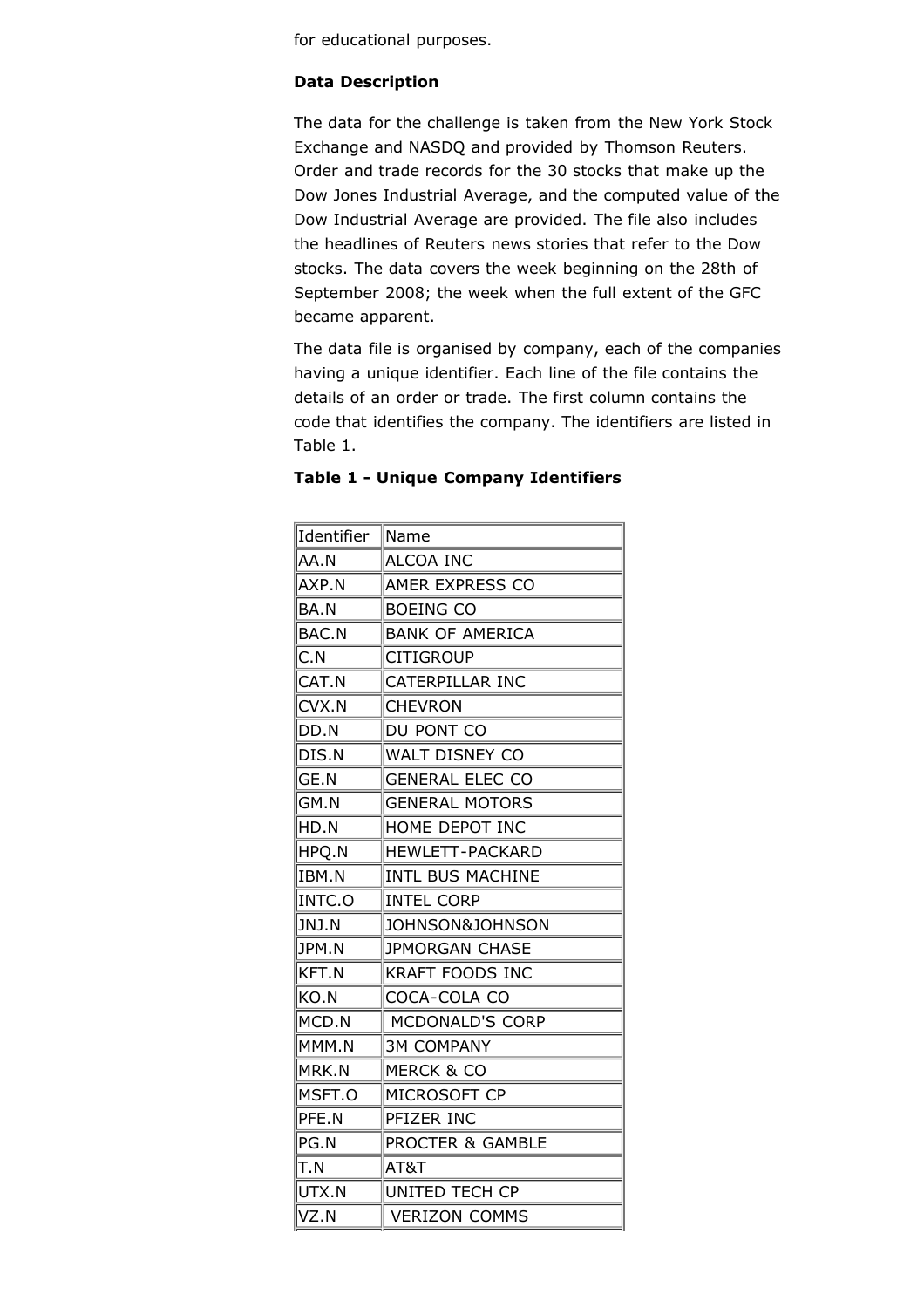| $\mathsf{IWMT}$ .N | WAL-MART STORES       |  |  |
|--------------------|-----------------------|--|--|
| $\parallel$ XOM.N  | EXXON MOBIL           |  |  |
| ∥.DJI              | DJ INDUSTRIAL AVERAGE |  |  |

The second column contains the date of the order of trade. The Third and fourth columns contain the time of the transaction; column three contains the GMT time of the transaction and column four contains the number of hours that the exchange time is offset from GMT. The fifth column contains a flag, which indicates whether the record is an order, indicated by a Quote flag, a trade, which will have the Trade flag or a news headline, which will have a News flag. The sixth column contains the trade prices the seventh traded volumes. The next two columns contain the highest bid (buy) and lowest ask (sell) prices recorded when each new order is placed. The last column contains news headlines.

The data file can be downloaded from: [http://data.sirca.org.au/visualisation\\_challenge\\_data.csv.zip](http://data.sirca.org.au/visualisation_challenge_data.csv.zip)

Other publicly available data may be used in combination with the provided data set in creating a meaningful visualization.

### **Aim**

The competition aims to harvest the best examples of meaningful (as opposed to purely artistic) visualizations of market dynamics, to raise the bar for the documentation and communication of the process applied to generate those visualizations, and to sensitize people to the importance of visualization for formal and informal education and the communication of information.

# **Judging Criteria**

Correspondingly, visualizations will be judged based on:

- Truthfulness of the data representation
- How well the visualization serves the needs of its 'clients'
- Quality of data preparation and analysis
- Layout and design of the visualization
- Potential re-usability of both the visualization and underlying software used to generate the visualization
- Extent of interactivity, reconfiguration and adaptability of the results
- The significance of insights gained
- Educational value
- Visual appeal
- Description of work and documentation outlining underlying technologies that were employed

# **Submission Details**

To enter the Visualization Challenge, please complete the template below and upload it with your entry to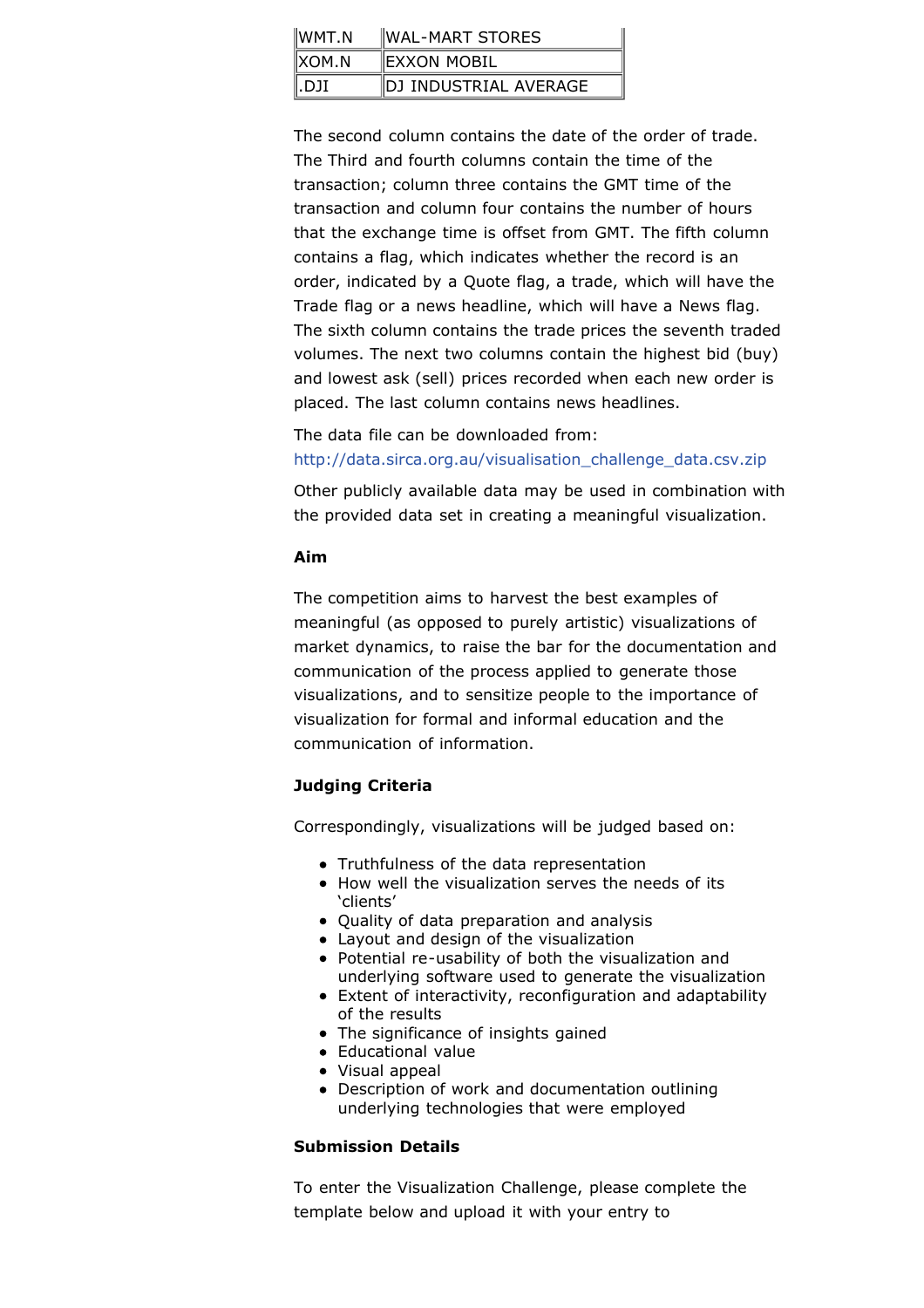# [http://www.easychair.org/conferences/?](http://www.easychair.org/conferences/?conf=era09vischallenge) conf=era09vischallenge .

Entries must be received by 6 October 2009 AEST. If you have not used EasyChair before, you will need to create a login account before entering your submission. If you have forgotten your username or password, help is available from the login screen.

#### [Download the entry template](http://www.eresearch.edu.au/docs/2009/Entry_Form.doc) (MS Word format)

Each entry needs to include:

- Title of Work
- Author(s) name, email address, affiliation, mailing address
- Copyright holder (if different from authors)
- Area(s) of expertise
- Description of work: data used, data analysis, visualization techniques applied, and main insights gained (50-300 words)
- Scientific and/or commercial value (50-200 words)
- Educational value (50-200 words)
- Links to related projects/works
- Permission to display the work at the Conference and to distribute online and via DVD
- Link to file according to the following specifications:

Images must be 300DPI or higher.

|                          | Image(s) Video & Animation                     |
|--------------------------|------------------------------------------------|
|                          | Minimum $AA$ size $\parallel$ 352 x 240 pixels |
| Maximum A2 size          | $\ $ HD (1920 x 1080 pixels)                   |
| $\ $ File Type $\ $ TIFF | Quicktime (.mov)                               |

# **Important dates**

- Tue 6 Oct: Entries due
- Tue 27 Oct: Finalists notified so they can be certain to have a representative at the conference
- Tue 10 Thu 12 Nov: Entries displayed at the Sirca booth in the exhibition area
- Thu 12 Nov: Winner announced and prize awarded during the morning plenary session

# **Contact**

Please refer any questions on the Visualization Challenge to [eresearch2009@eresearch.edu.au](mailto:eresearch2009@eresearch.edu.au).

# **Award**

The winning entry will receive a prize of A\$5,000 which has been donated by Sirca. The winning entry will be announced and the prize presented at the conference on 12 November 2009.

# **Eligibility**

Staff of Sirca and Thomson Reuters and members of the